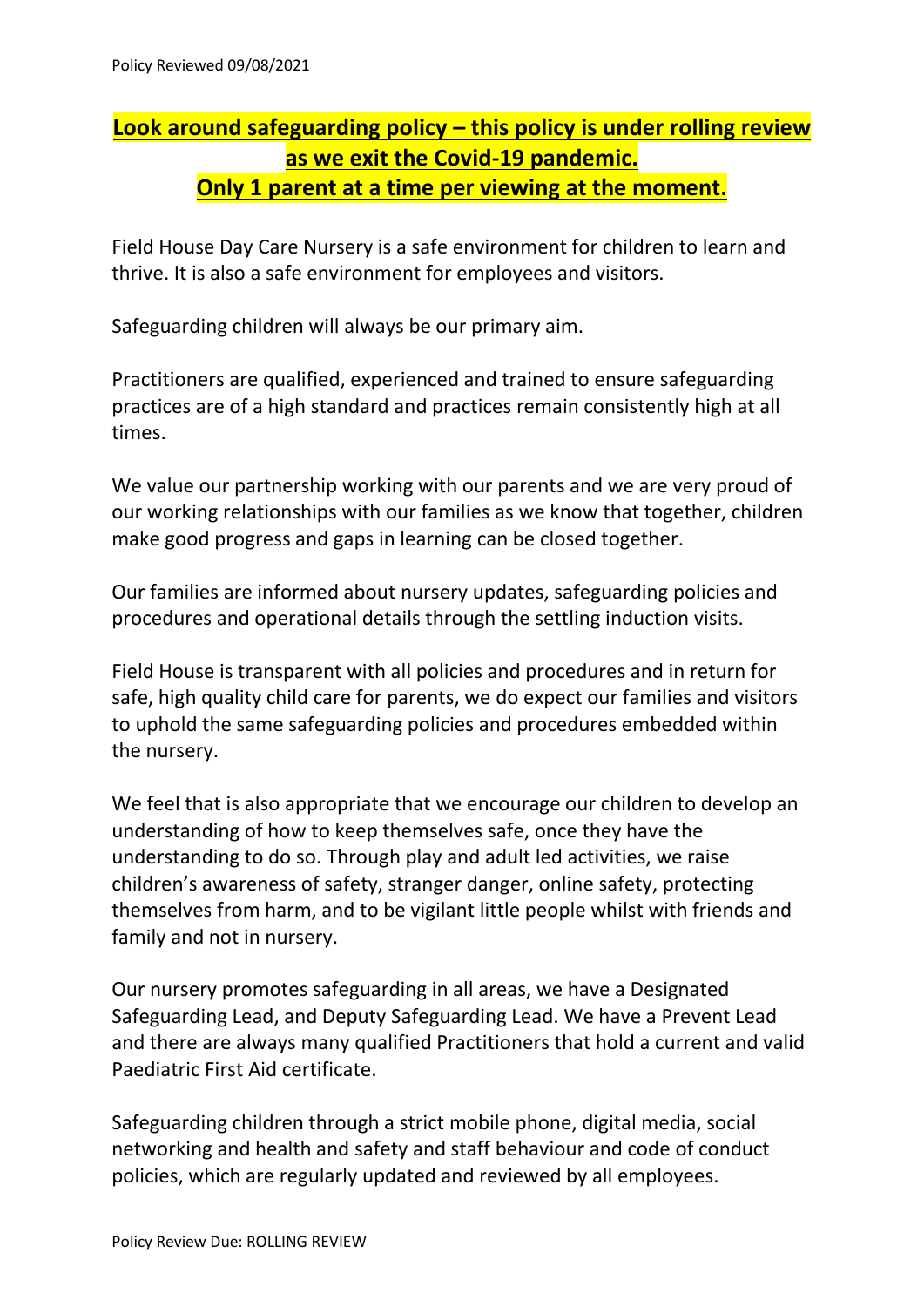These procedures do not currently extend to any extended family visitors that wish to view the nursery for their children or family members at the moment. We can only permit a maximum of 1 adult at a time per viewing.

To maintain our high levels of safety and security within the nursery, this policy confirms the following procedures:

## **Parents wishing to look around the nursery (telephone / e-mail enquiry)**

1. An appropriate date and time will be arranged – we will explain that a look around takes around 45 minutes.

2. The caller will be asked to provide their full name, full address and contact telephone number.

3. The caller will be asked for their child's details – full name, date of birth and details about what sessions are required with a possible start date.

4. We will ask the caller to provide valid photographic ID to bring with them for their look around visit – these details must match the details provided in point two.

5. We will explain that we follow our look around safeguarding policy and to expect the following when visiting the nursery –

- Photographic ID will be checked, if the details do not match the details provided during the booking, the look around will be re-arranged until the ID details match.
- A face covering must be worn.
- Visitors will be asked to wash their hands.
- Visitors will be asked to sign in with their details, which again must match the details provided. This includes any car registration details.
- The visitor's mobile telephone / devices will be stored in the allocated box for the duration of the visit. This is in keeping with the nursery safeguarding procedure for staff.
- Any bags / belongings will be stored safely in a lockable cupboard in the office for the duration of the visit.